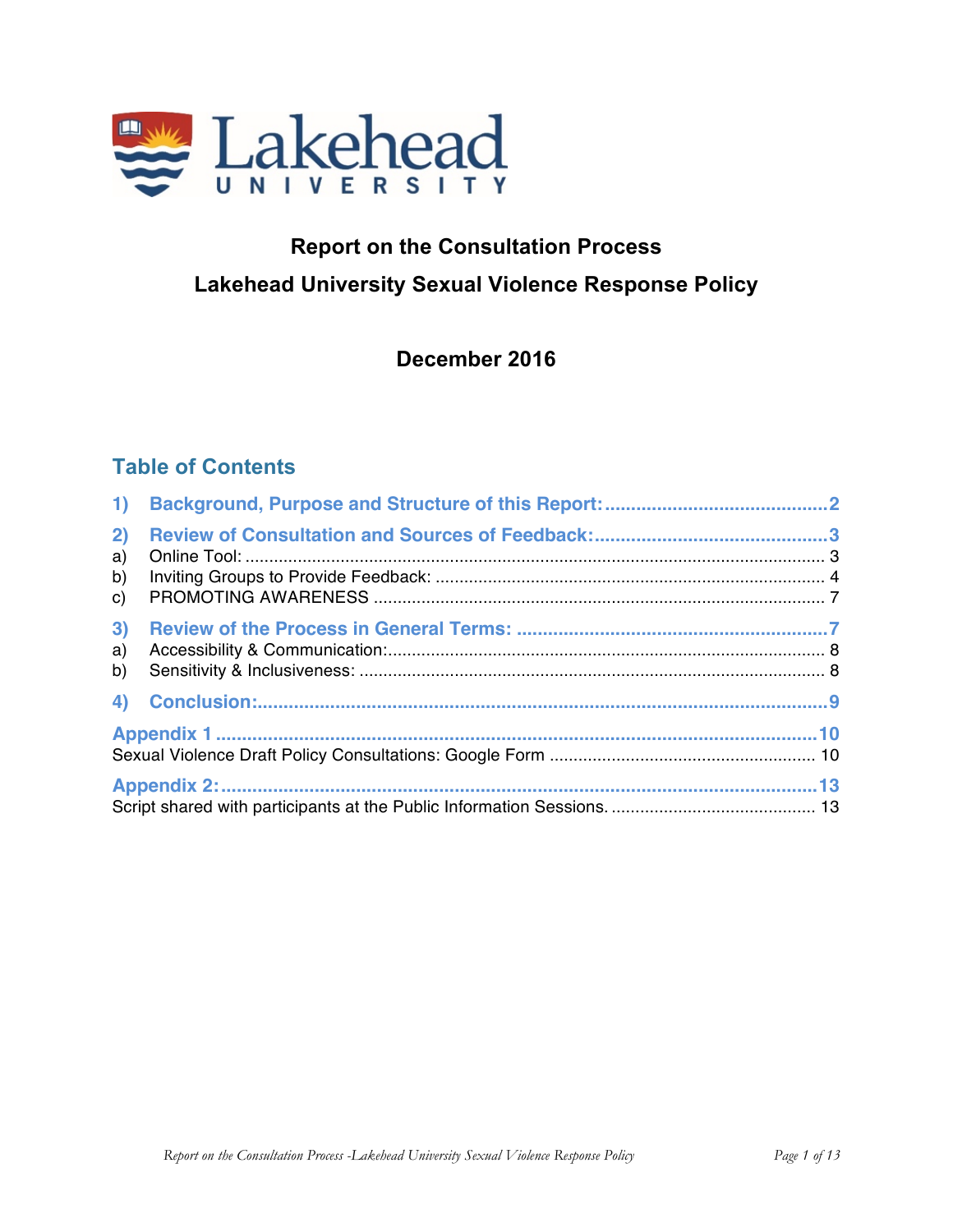#### 1) Background, Purpose and Structure of this Report:

Ontario colleges and universities owe a duty of care to their students to reasonably provide a safe and respectful environment to learn. They do this through a variety of measures including the development of policy and procedures to promote such an environment. Ontario Regulation 131/16 *Sexual Violence at Colleges and Universities* which comes into effect January 1, 2017, requires colleges and universities in the province of Ontario to develop a *Sexual Violence Policy*. Specifically, it requires colleges and universities to:

- *(a) establish a process, in consultation with representatives of the college's or university's elected student governing bodies, for the provision and consideration of input from a diverse selection of students regarding the college's or university's sexual violence policy; and*
- *(b) follow the process in the development of its sexual violence policy and every time the sexual violence policy is reviewed or amended.*

The President's Sexual Assault Taskforce ("Taskforce") was tasked to lead the consultation with the overall view of developing sexual violence policy. This Taskforce was comprised of a subsection of Lakehead University community members and included members from Administration, Faculty, Students and the community. The Taskforce, as a diverse and representative group, was invited to provide feedback on the policy.

The purpose of this report is to reflect on the process of consultation with the goal to identify what worked for the students of Lakehead University and provide recommendations, moving forward, as we consult and revise this policy annually. From the start, we hoped that consultation would accomplish two goals. First, to provide the opportunity for as many members of the Lakehead University community (students, staff and faculty) to provide feedback on a draft policy document. And secondly, to ensure that the voices reflected in the feedback reflect the diversity of our student population.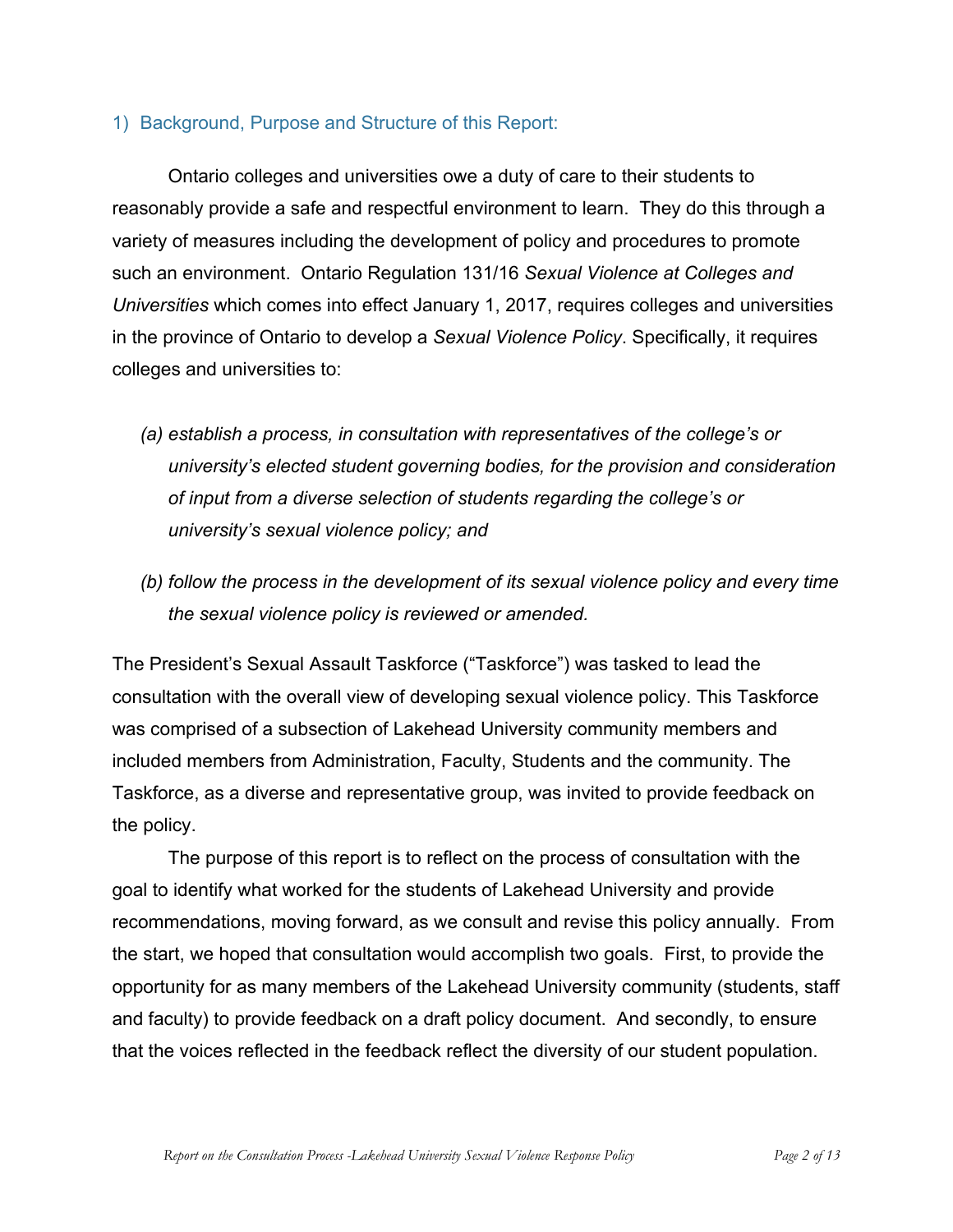This report is written as a companion document to the Lakehead University *Sexual Violence Policy Consultation Process (November 4, 2016)* document. The goal of that document was to outline the process by which Lakehead University's *Sexual Violence Task Force* would structure and conduct consultation. This report will review each of the modes of consultation identified in the companion document and make recommendations to inform future consultations.

# 2) Review of Consultation and Sources of Feedback:

How individuals involve themselves in a consultation process is a personal decision. It is important to, in order to capture feedback from a diverse range of students, offer a variety of modes in which feedback can be provided. Lakehead University *Sexual Violence Policy Consultation Process* lists five forms of consultation, varying in the numbers of individuals and the depth of consultation. As most opportunities to consult were anonymous, individuals had the opportunity contribute feedback in one or more way. A review of consultations process with recommendations for future consultation is detailed below.

#### a) Online Tool:

With this tool in mind, various groups were targeted to provide feedback while engaging other members to share theirs. In consultation with the task force, it was decided that a *Google form* was an appropriate tool to solicit online feedback on the draft policy document. Task force members were also encouraged to use this tool. This opportunity was shared with the Lakehead University community by a *Media Relations* email on November 15th. It provided a link to the draft *Sexual Violence Policy* and the *Google form*. The Google form was intended to close on November 29th, providing a period of time to respond of 14 days. Appendix 1 lists the questions that were asked in the *Google* form. A 21 responses were submitted by staff, faculty and students in this manner. Information about the Sexual Violence Policy was mas emailed to students, faculty and staff on the November 15th *Media Relations* communications bulletin. In addition, the Athletics Department provided a link on their page and invited students in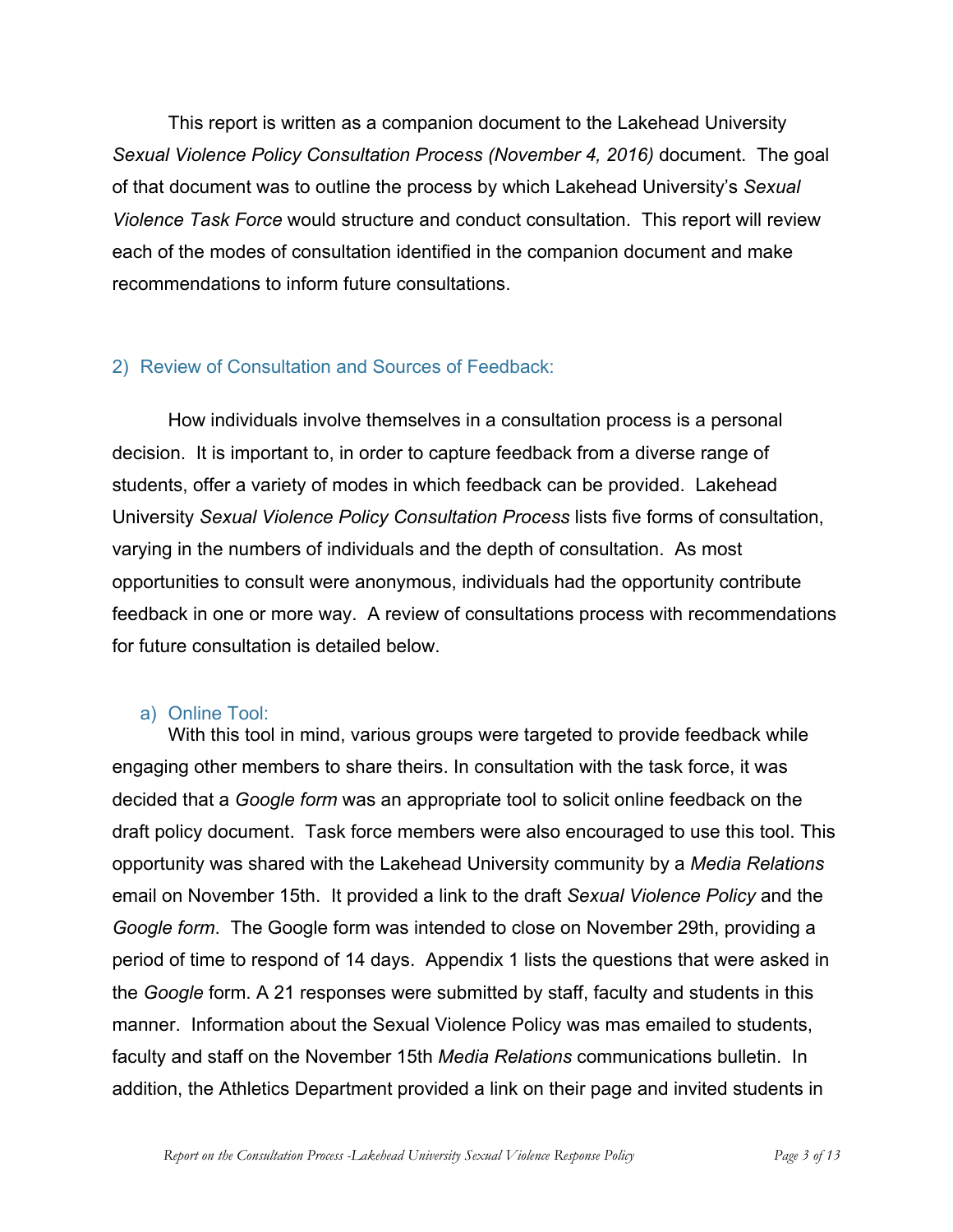that department to provide feedback. The link directed students to the draft *Sexual Violence Policy* and a questionaire. Only one person chose to provide feedback in this manner. Deans, staff, faculty and students were also able to email feedback directly to humanrights@lakehead.ca.

*Recommendation 1:* As this is an important aspect of the consultation process, providing students, staff and faculty the opportunity to provide anonymous feedback, it is recommended that future invitations to use proactive measures in being able to engage more members of the university community.

# b) Inviting Groups to Provide Feedback:

# TASK FORCE

The task force was the first stop in consulting with this policy. The task force was encouraged to provide feedback as well as provide feedback from their team members. The task force consisted of members from the following departments:

- Office of Human Rights and Equity
- Department of Women Studies
- LUSU
- Human Resources
- Student Health and Counselling services
- Associate Provost Aboriginal Affairs
- Residence
- Athletics
- Gender Issues Centre
- Research and Innovation
- Orillia Associate Vice-President
- Student Affairs
- Department of Social Work
- Athletics Administration
- Legal Counsel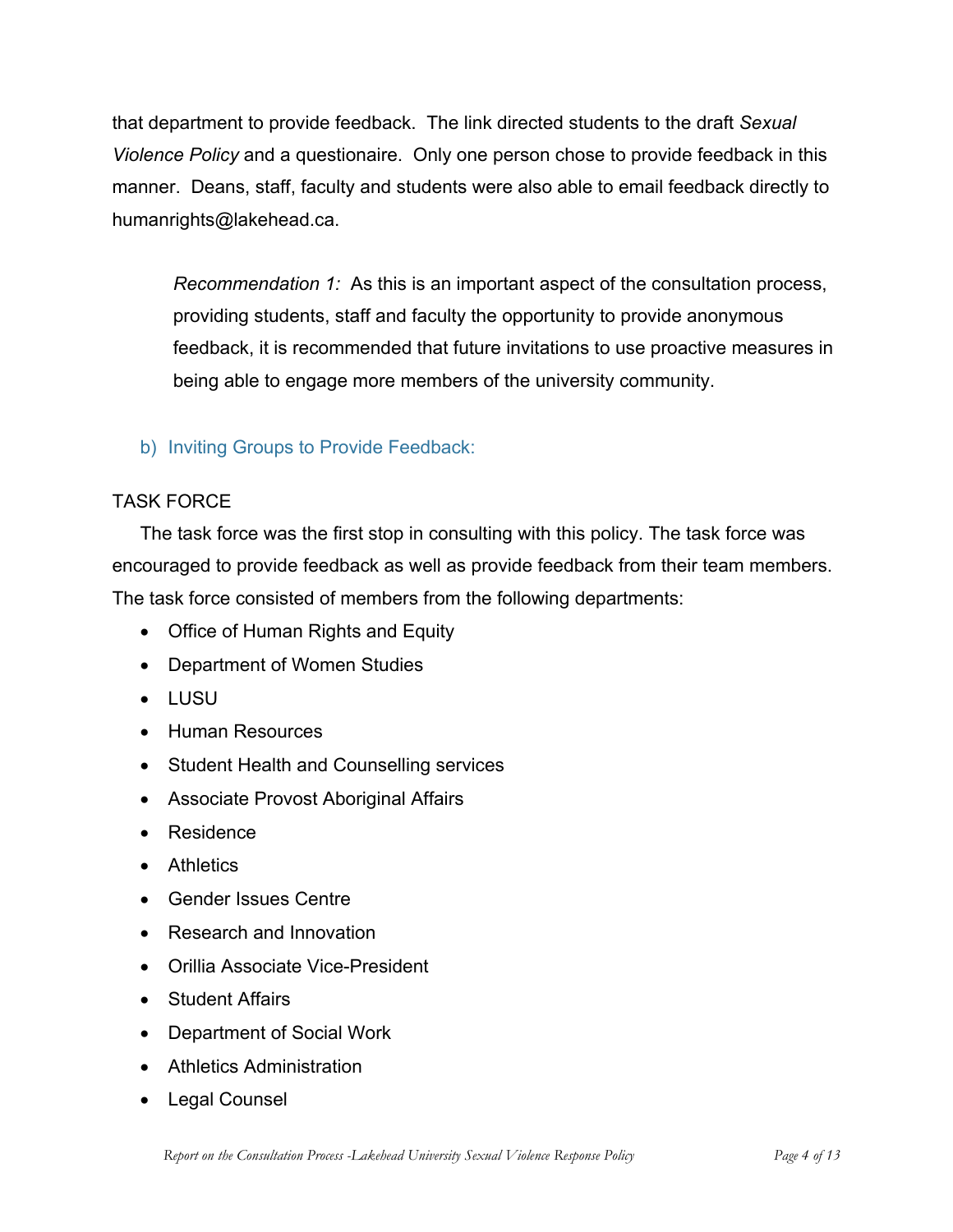#### PUBLIC INFORMATION SESSIONS

Public information sessions were held at both the Thunder Bay and Orillia campuses. Invitation to attend these sessions was initially advertised in the November 15th *Media Relations* email. Participants were invited to participate in the discussion and/or provide feedback online and/or on paper. Paper response forms asking the same questions as asked in the Google form (see Appendix 1) were available to participants to provide anonymous feedback.

Public information sessions were conducted as follows:

Orillia campus:

- November 21 from 1:00-2:00 pm
- November 23 from 4:00-5:30 pm
- November 30 from 11:30-1:00 pm

(this additional session requested by the November 23rd participants)

Thunder Bay campus:

• November 15 at 7:00 pm

Public information sessions were attended by a small number of staff and students, typically 8-20 participants in attendance. Participants were guided through the document and invited to provide feedback. Those in attendance were found to be very engaged in the process and provided very rich, thoughtful and constructive feedback. Points raised in the discussion were recorded in a document summarizing the discussion. Some of the participants self-identified in the sessions that they had a personal connection to the issue of sexual violence, either as a survivor themselves or as a relative or friend of a survivor of sexual violence. At the beginning of each session, the moderator read a script (see Appendix 2) to inform participants. At one session, a participant felt the need to step out of the session and speak with a counsellor.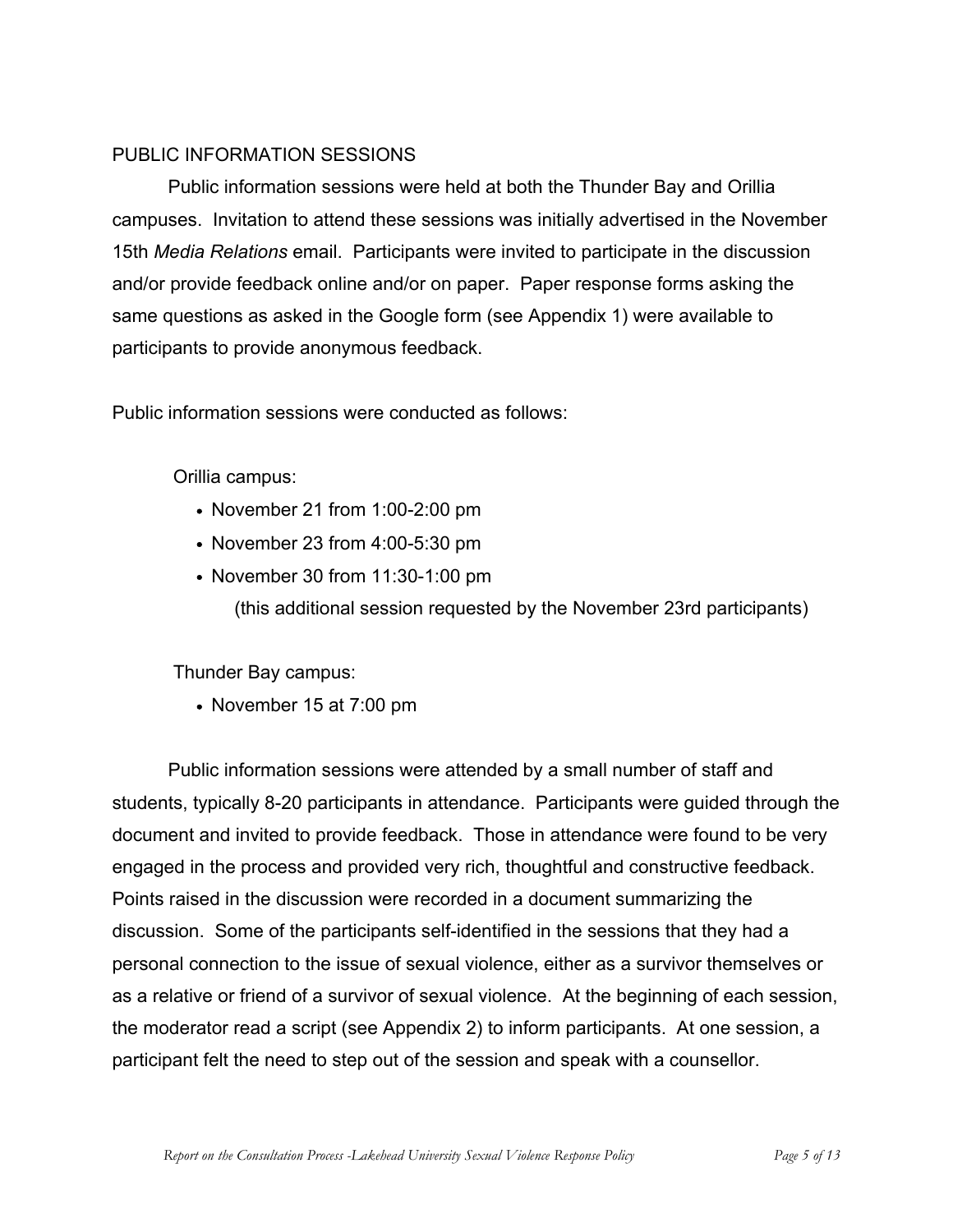#### STAFF AND FACULTY

This included a survey of groups that represent deans, faculty, staff and students at Lakehead University. This included Vice Provost Student Affairs. Deans, faculty, staff and VP Student affairs were encouraged to provide feedback from their teams. Student groups were asked to respond and provide feedback anecdotally in each section of the draft policy. By surveying groups that speak for many students, we can ensure that feedback can be considered from the diversity of Lakehead students. Below is a list of staff who were invited to provide input on the draft *Sexual Violence Policy*.

- Student Health and Counselling team
- Student Accessibility Services
- University Security Services
- Academic Advising, Records & Registration
- Recruitment
- Student Affairs Managers and Directors

# STUDENT GROUPS

In addition to public meetings, staff at the Thunder Bay campus conducted focused discussion groups with specific groups of staff and students. Listed below are the groups involved.

- Students from the Law Faculty
- Students, Resident Assistants and House Presidents from Main Campus Residence
- Varsity Students
- Athletic Department Staff
- Self- Identified Survivors

*Recommendation 3:* As one university with two distinct campuses, it is essential that the elements of the consultation process be similar at each campus. Opportunities for focused discussions could take place as both campuses. It is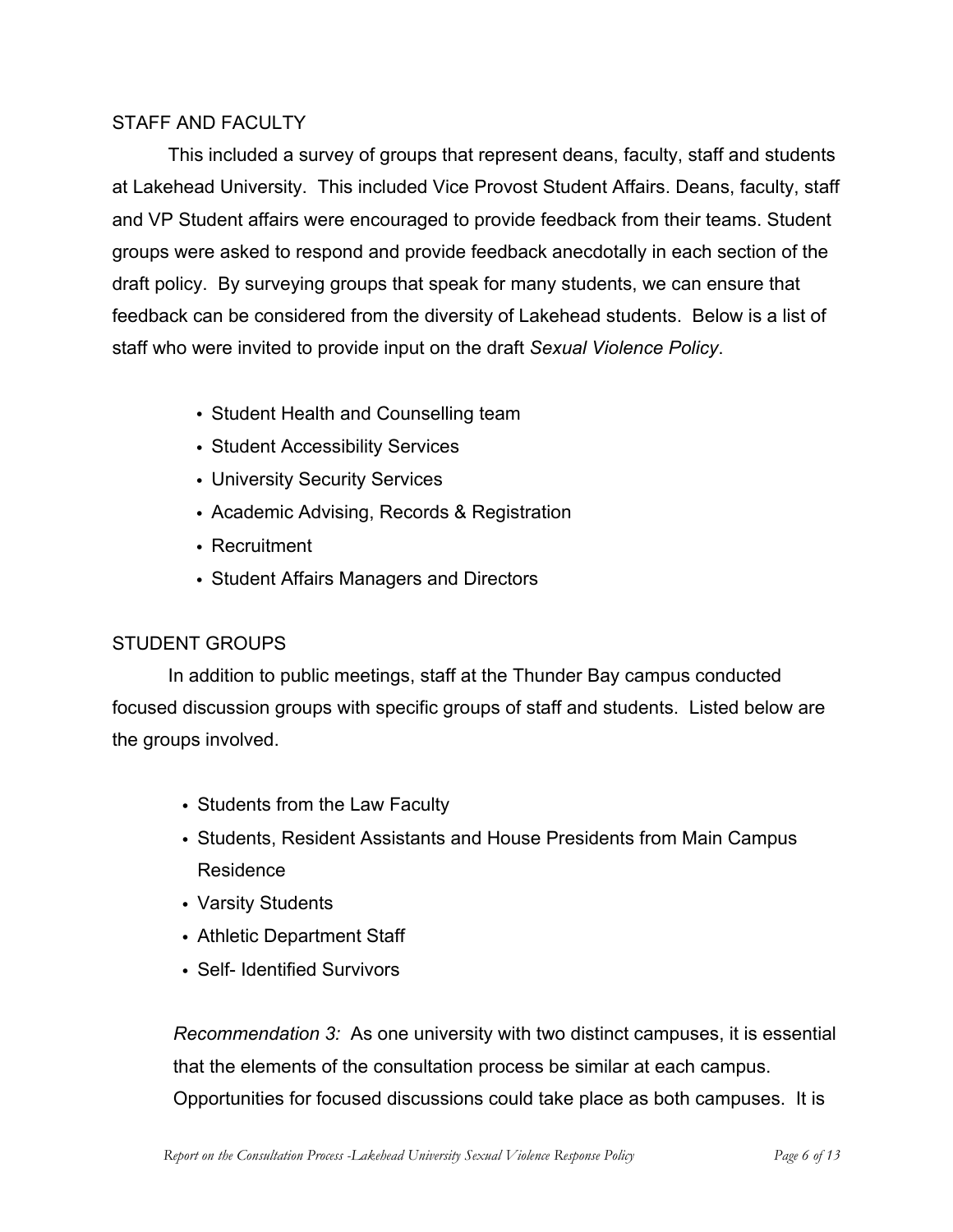recommended for future recommendations to use proactive measures in accessing more groups.

# c) PROMOTING AWARENESS

Table sessions to promote awareness were held at the Orillia Campus in the *Learning Commons* at *Simcoe Hall* on the dates listed below. Students who stopped by the table were provided the opportunity to ask questions about the draft *Sexual Violence Policy* and find out about how they could provide feedback. Apart from information shared about the process in *Media Relations* emails and discussions initiated by some instructors, there was little visual information on campus that invited student participation in the process.

- Tuesday, Nov. 15: 1:00 3:00pm
- Thursday, Nov. 17: 1:00 3:00pm
- Wednesday, Nov. 23: 12:00 2:00 pm

*Recommendation 4:* Awareness of and engagement in the process is important for students to become involved in conversation about the draft *Sexual Violence Policy* and provide thoughtful feedback. For future consultations, there needs to be more visible information about the process and how to provide feedback. This could be accomplished through a variety of means, included but not limited to posters or digital messages.

# 3) Review of the Process in General Terms:

Effective consultation process is one that is accessible, widely advertised and inclusive. One of the great pleasures of the consultation process is the opportunity to discuss issues with students that concern them and they are passionate about. The comments below reflect observations and anecdotal comments by respondents and members of the Lakehead University *Sexual Violence Task Force* during consultations.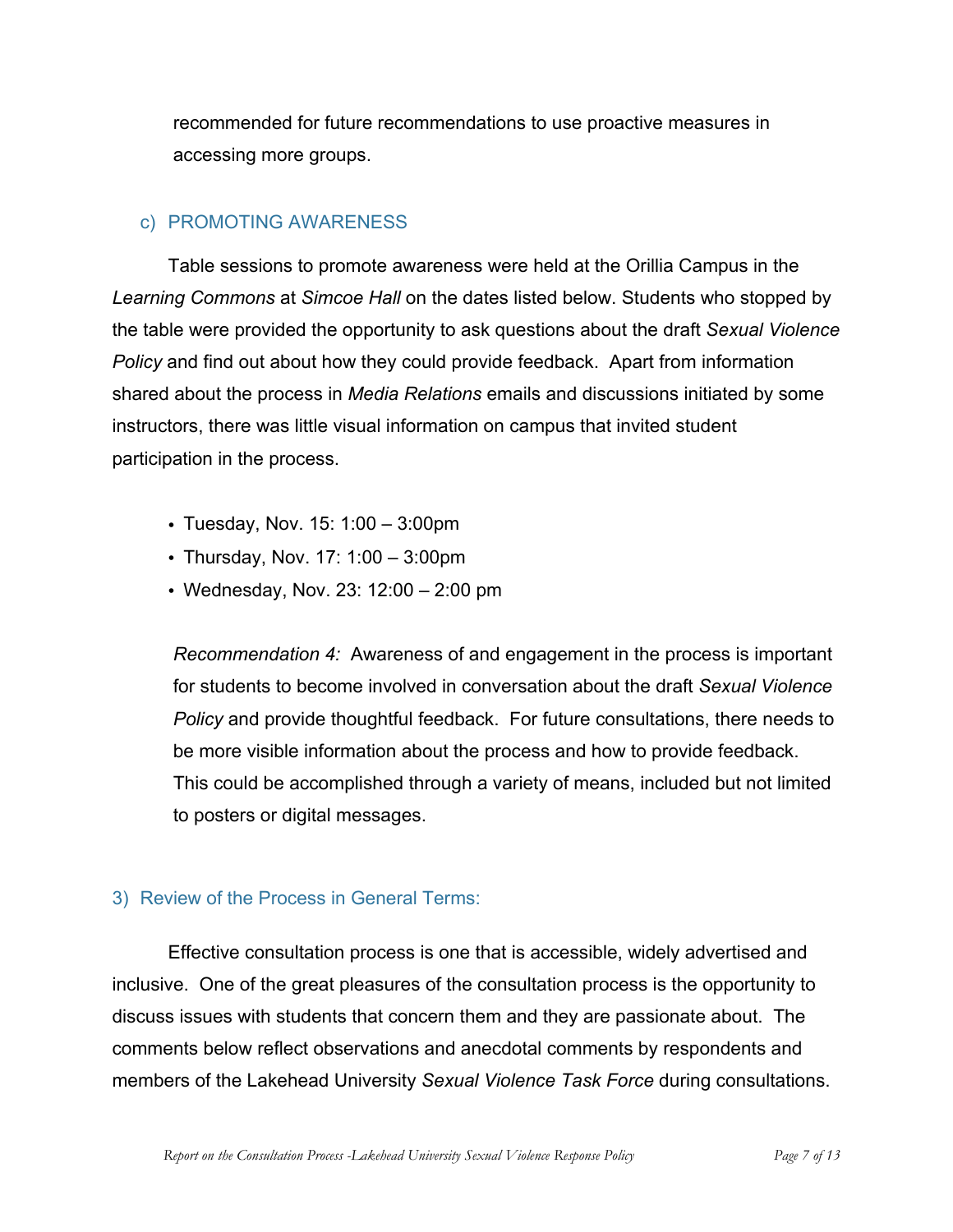#### a) Accessibility & Communication:

With consultations taking place November 15-29 (14 days), many students reported that this was a busy time of year for them with assignments due and exams following in December. In addition, some student groups were not *on campus* during this period to participate in focus groups or public meetings. Although Deans were asked to share the google form with their faculties who should then share them with their students, this trickle down approach was not always successful. For these students, the only knowledge they had of the consultation process would have come from the November 15th *Media Relations* email and their opportunity to provide feedback limited to the Google form.

*Recommendation 5:* For a student to become more involved in consultation, timing of the consultation period should be considered. Future consultations should take place during a time when all student groups are on campus.

#### b) Sensitivity & Inclusiveness:

Sexual violence affects everyone but it does not affect everyone equally. Some of the most thoughtful and constructive feedback during the public information sessions came from staff and students who self-identified as having a personal connection. It was made very clear during consultations that language and terms of reference were very important to people who have experienced sexual violence. They identify as *survivors* rather than *victims* of sexual violence. Much of the emotional conversation during public information meetings focused on legalistic wording in the draft *Sexual Violence Policy*. Moderators during these meetings worked very effectively to frame the conversation in a manner that was very sensitive, caring and conducive to promoting a "safe space" for people to share their feedback.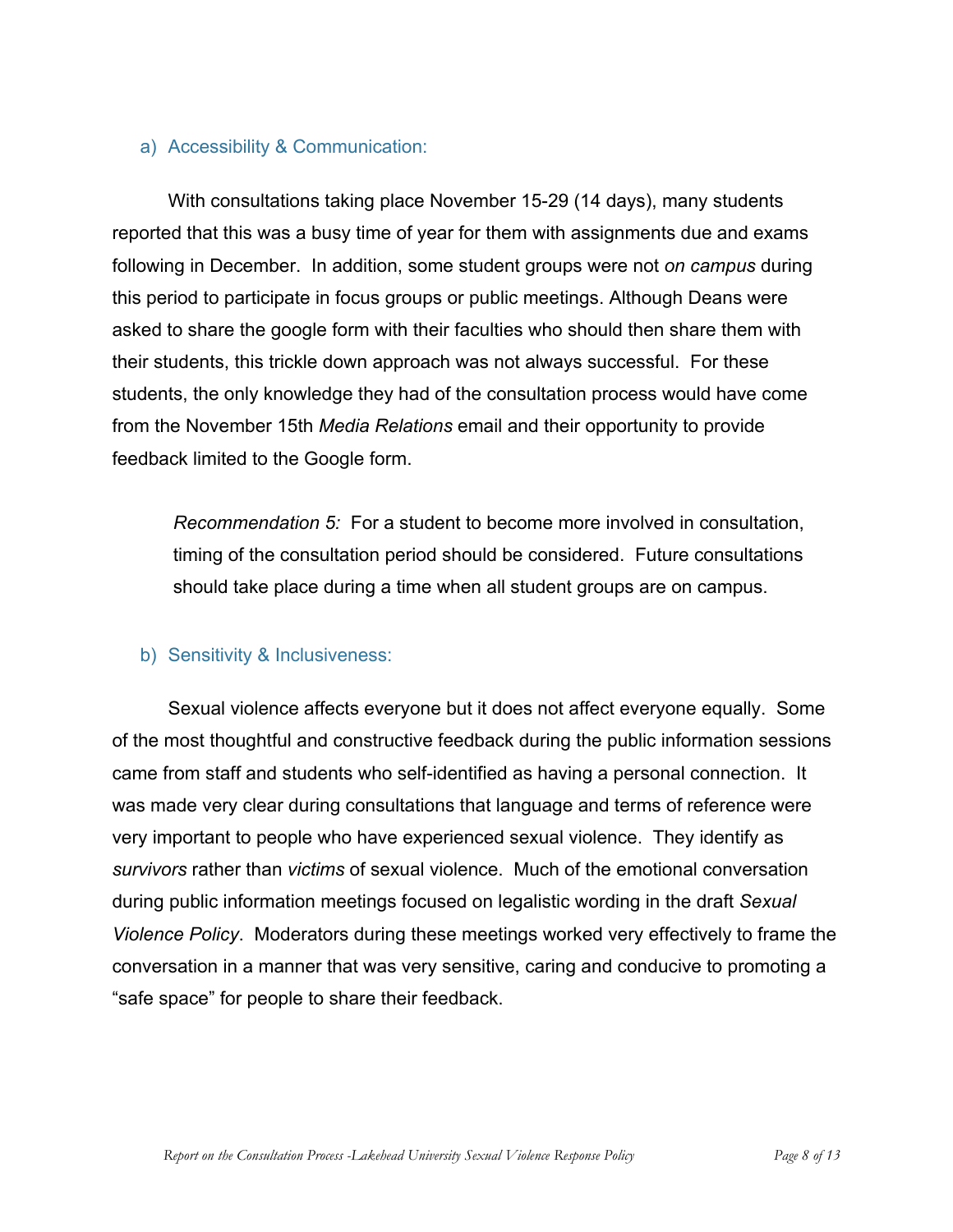*Recommendation 6:* In future consultations, maintain as a best practice to provide safe spaces where individuals can step forward and share their feedback.

Stepping forward to share thoughts and feedback requires courage and trust. Some students shared that many other students who shared their cultural or racial background would not participate in a process like this as there was a lack of trust. Historical and still today, the relationship between some members and groups of our society and those in traditional positions of authority and privilege are strained. To ensure that our consultations truly include feedback that reflects the rich diversity of our student population, relationships need to be established with groups of students who have traditionally felt marginalized in our society.

*Recommendation 7:* In future consultations, it is vital to utilize the diverse representation of the task force to make connections to marginalized voices.

# 4) Conclusion:

One of the most rewarding aspects of a consultation process is the opportunity it provides to speak with students. What one student is passionate about may not interest another. Though this process received feedback from a small percentage of the Lakehead University student body, those who provided their thoughts did so with conviction, honesty and trust that they are making a difference. Their wise, thoughtful feedback will not only enrich Lakehead University's *Sexual Violence Policy* but it has had a positive impact on many who participated in the consultation process.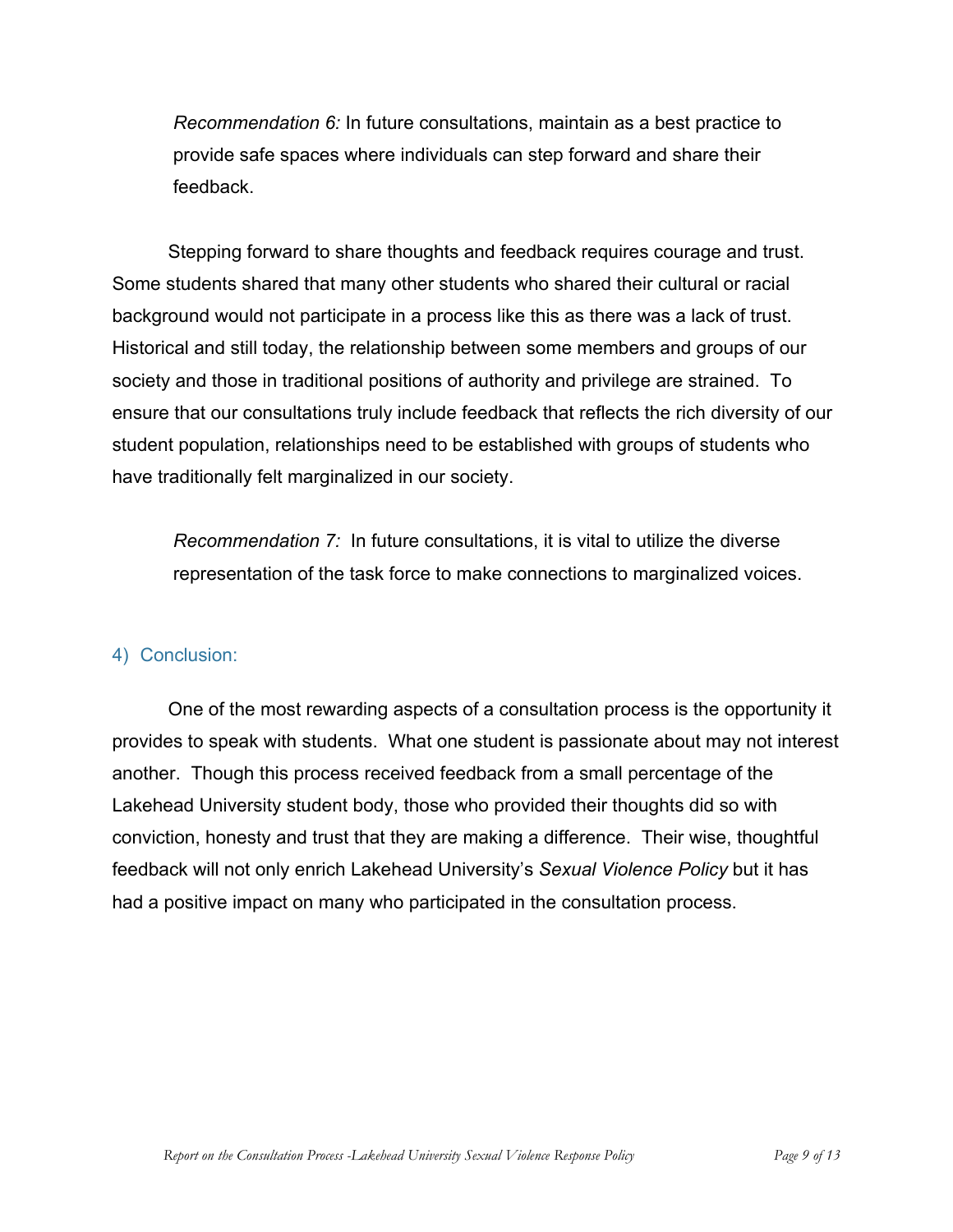#### Appendix 1

# Sexual Violence Draft Policy Consultations: Google Form

Thank you for participating in Lakehead University's consultation on the draft Sexual Violence Policy.

The Sexual Assault Task Force aims to reach as many members of the University community as possible in the next few weeks, including students, faculty and staff. We thank you for setting aside the time to be part of a process that aims to develop a robust, procedurally fair, and principled policy that supports survivors of violence, and prevents and responds to sexual violence in the University community.

We recognize that sexual violence often intersects with other forms of violence and discrimination and hope that this consultation is a safe space for survivors and equityseeking groups to give valued input.

With that being said, we recognize that discussions around sexual violence policy can still trigger trauma for survivors, or be an uncomfortable topic. As such, there is no requirement for participation, and we have several modalities for seeking input that might be more accommodating to persons including an on-line google document. Please let us know if you need further accommodation.

There are information brochures that outline campus and community supports. All information gathered here will not be ascribed to individuals, and we will report only on the feedback itself and the general nature of the participants to ensure that we are accounting for a diverse range of voices.

We encourage all constructive feedback and appreciate your participation.

We are seeking to consult with a wide variety of interested parties regarding Lakehead University's Sexual Violence Action Plan. If you are comfortable doing so, please tick the boxes that describe you and your experiences. Do note that these descriptors will be kept anonymous when reported.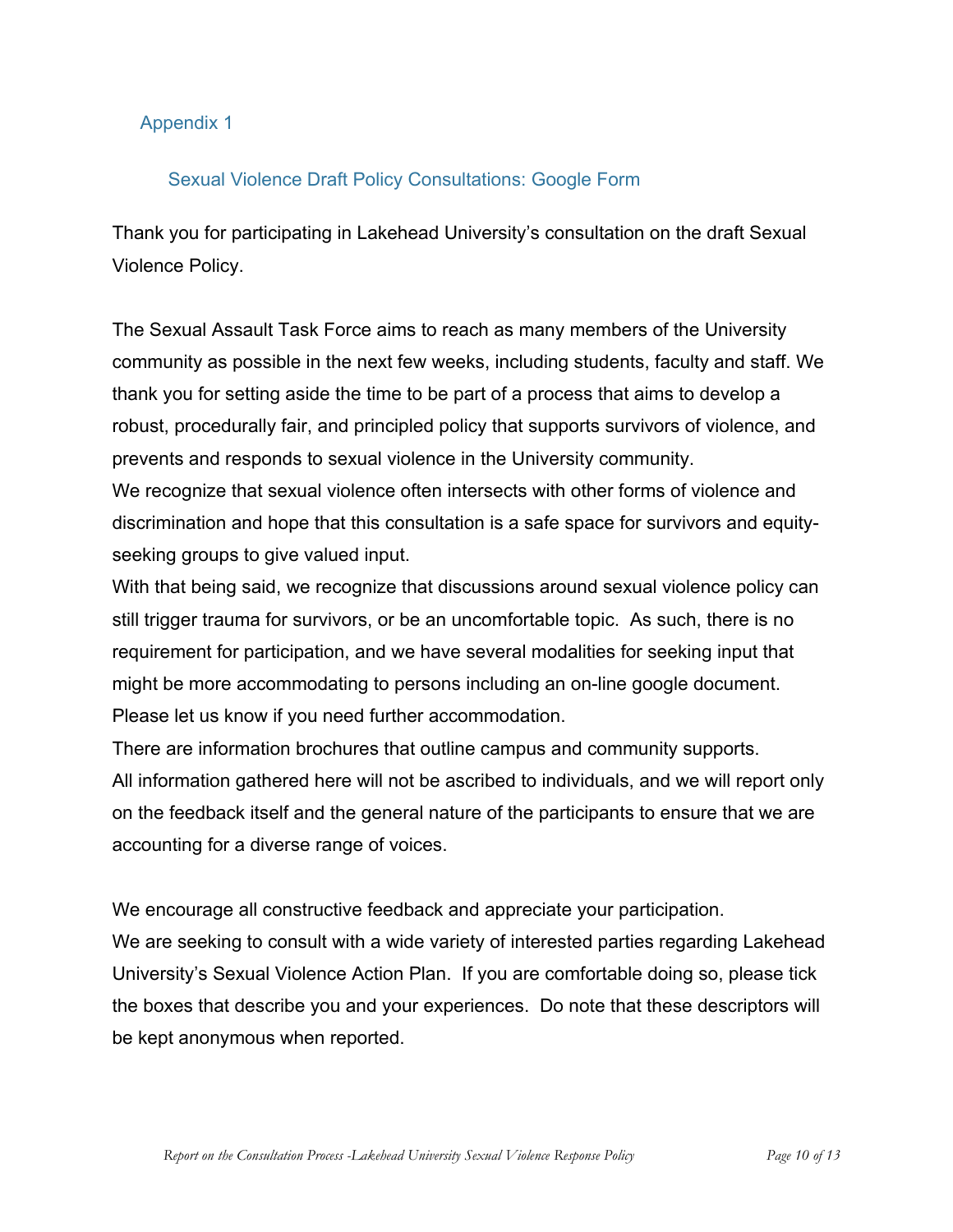https://www.lakeheadu.ca/faculty-and-staff/departments/services/human-rights-and**equity** 

http://www.ontla.on.ca/web/bills/bills\_detail.do?locale=en&BillID=3535

# **Questions posed about the respondent:**

Respondents were asked to provide some anonymous information about themselves. They also had the option to not provide a response to any question.

- Survivor of Sexual Violence?
- Relationship with Lakehead?
	- Current Student
	- Staff
	- Faculty
	- Other
- Sexual Orientation?
- Disability?
- Religion?
- Marital Status?
- Indigenous?
- Ethnicity?
- Gender?
- Age?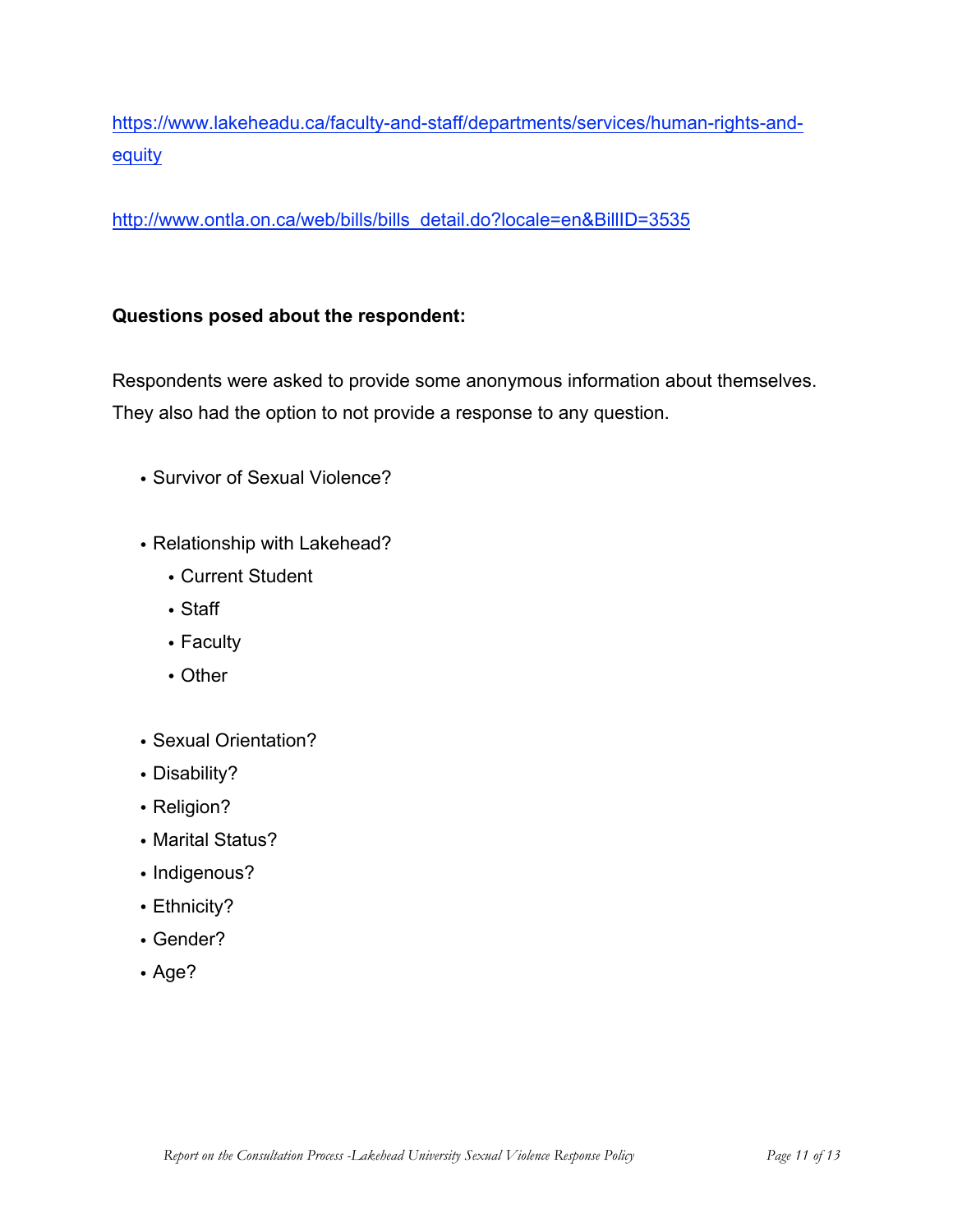# **Questions posed to the respondent about the policy:**

- Why are you interested in the Sexual Violence policy?
- What terms or definitions provided under the "Interpretation and Definitions" section need to be clarified or what terms/definitions are missing?
- What are the core values that you think need to be represented in this policy? Can/Should these values state a vision for the future?
- Is confidentiality clearly outlined? Are the limitations on confidentiality clear? If not, please explain or offer suggestions.
- Is the difference between "disclosing" and "reporting" clear to you? If not, please explain or offer suggestions.
- Is the complaints procedure clear? Is there anything you did not understand? What would help to make this complaints procedure clearer?
- What suggestions do you have around ways to communicate and educate individuals on Lakehead University campus about the issue of sexual violence?
- What are the forward-moving goals that this policy should outline?
- What is missing from this policy?
- What is good about this policy?
- What is problematic about this policy?
- Please offer any other feedback that pertains to this policy.